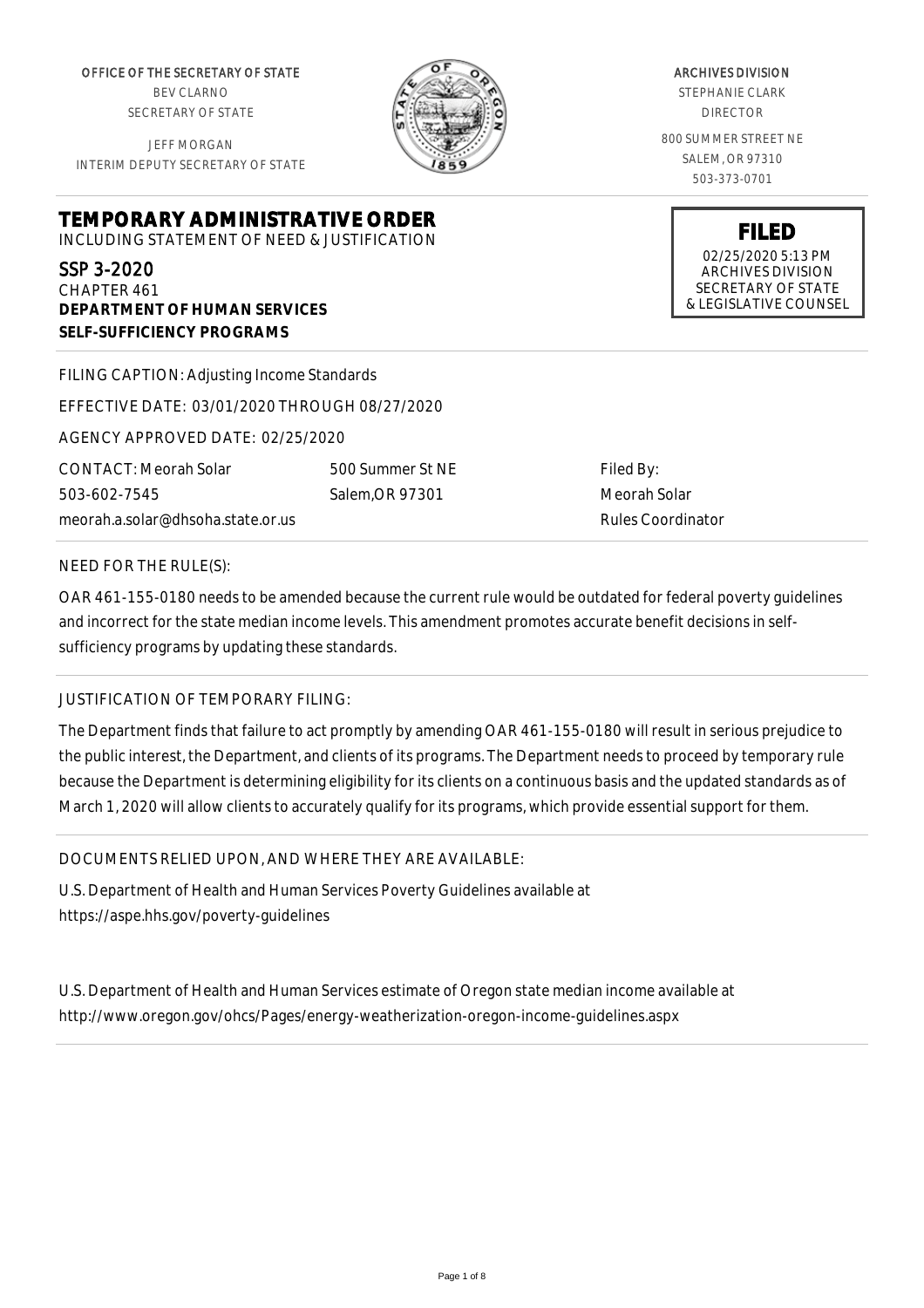# 461-155-0180 Charts

(2)

| Size of Group | Standard    |
|---------------|-------------|
|               | 1,041<br>\$ |
| 2             | 1,410       |
| 3             | 1,778       |
| 4             | 2,146       |
| 5             | 2,515       |
| 6             | 2,883       |
|               | 3,251       |
| 8             | 3,620       |
| 9             | 3,989       |
| 10            | 4,358       |
| $+1$          | $+369$      |

(3)

| Size of Group | Standard |
|---------------|----------|
|               | \$1,354  |
| 2             | 1,832    |
| 3             | 2,311    |
| 4             | 2,790    |
| 5             | 3,269    |
| 6             | 3,748    |
| 7             | 4,227    |
| 8             | 4,705    |
| 9             | 5,184    |
| 10            | 5,663    |
| $+1$          | $+479$   |

(4)

| Size of Group  | Standard |
|----------------|----------|
|                | \$1,718  |
| $\overline{2}$ | 2,326    |
| 3              | 2,933    |
|                | 3,541    |
| 5              | 4,149    |
| 6              | 4,757    |
|                | 5,364    |
|                | 5,972    |
|                |          |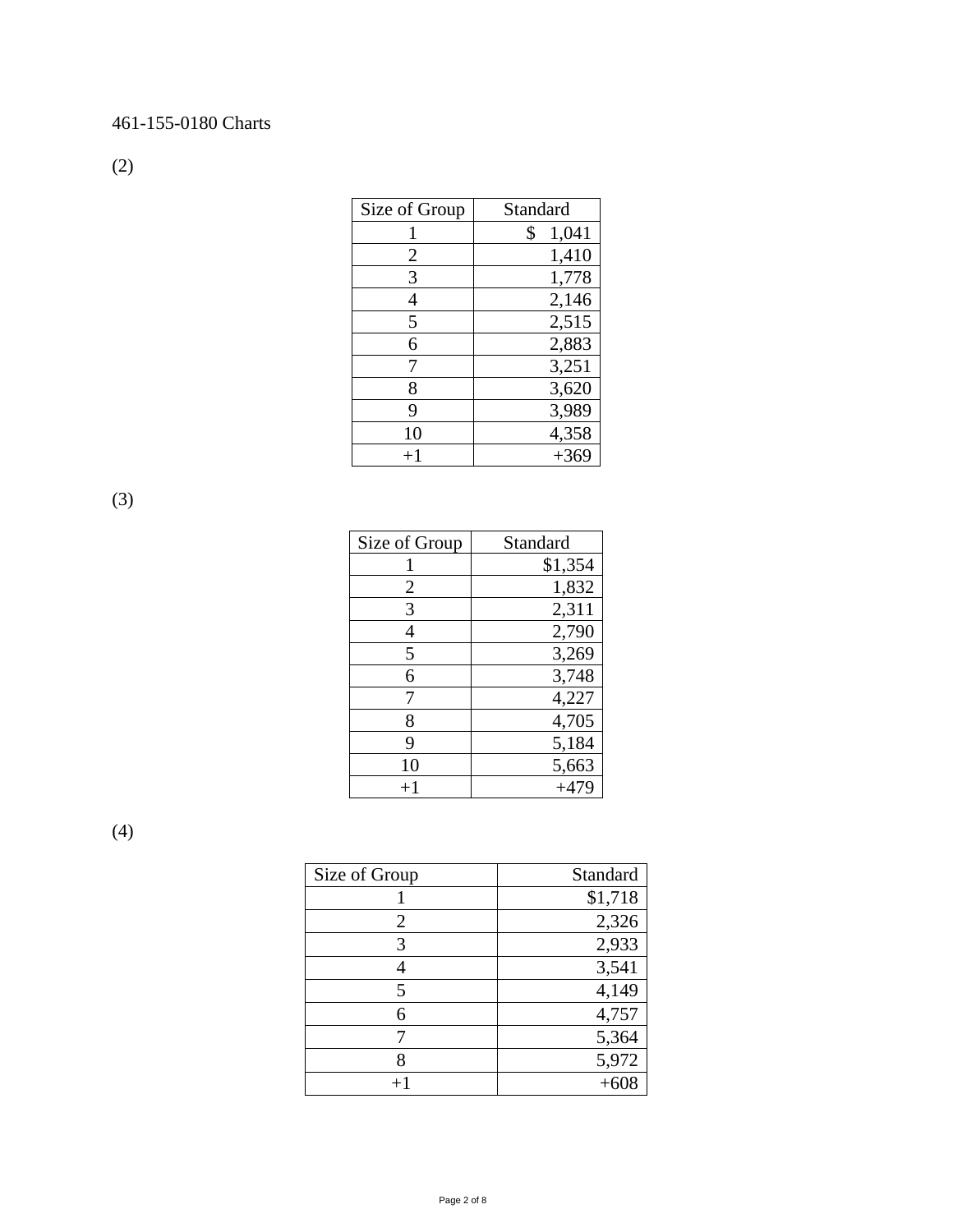(5)

| Size of Group | Standard |
|---------------|----------|
|               | \$1,968  |
| 2             | 2,658    |
| 3             | 3,349    |
| 4             | 4,040    |
| 5             | 4,730    |
| 6             | 5,421    |
| 7             | 6,112    |
| 8             | 6,802    |
| 9             | 7,493    |
| 10            | 8,184    |
| $+1$          | $+691$   |

(6)

| Size of Group | Standard |
|---------------|----------|
|               | \$2,082  |
| 2             | 2,818    |
| 3             | 3,555    |
|               | 4,292    |
| 5             | 5,028    |
| 6             | 5,765    |
|               | 6,502    |
| 8             | 7,238    |
| $+1$          | $+737$   |

(7)

| Size of Group | Standard |
|---------------|----------|
|               | \$2,658  |
| 2             | 3,592    |
|               | 4,525    |
|               | 5,459    |
| 5             | 6,392    |
| 6             | 7,325    |
|               | 8,258    |
|               | 9,192    |

(8)

| Size of Group | Standard |
|---------------|----------|
|               | \$3,643  |
|               |          |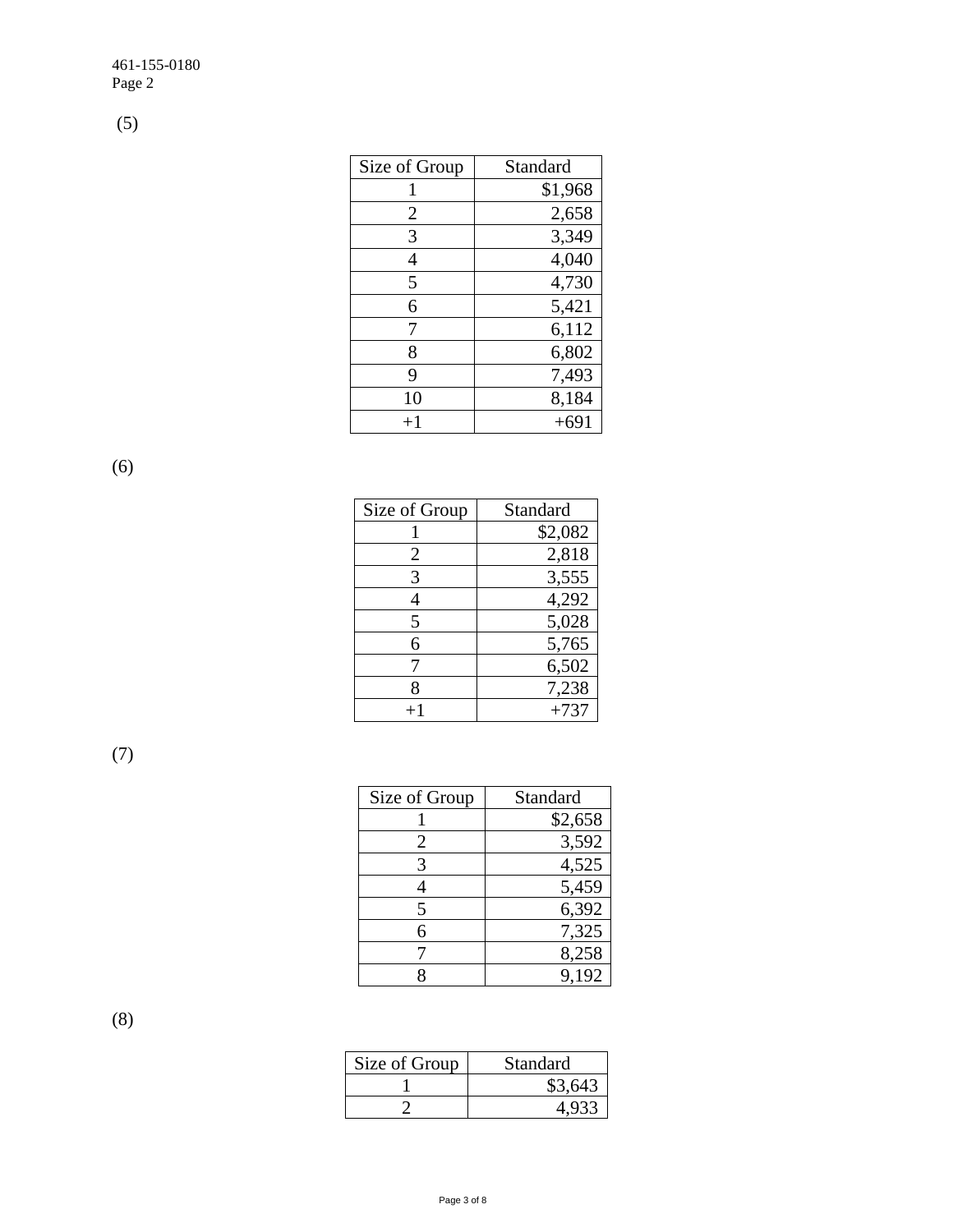| 3    | 6,222    |
|------|----------|
| 4    | 7,511    |
| 5    | 8,800    |
| 6    | 10,089   |
| 7    | 11,378   |
| 8    | 12,668   |
| 9    | 13,958   |
| 10   | 15,248   |
| $+1$ | $+1,290$ |

(9)

| Size of Group | Standard |
|---------------|----------|
| 2             | \$4,012  |
| 3             | 4,956    |
|               | 5,899    |
| 5             | 6,843    |
| 6             | 7,787    |
|               | 7,964    |
|               | 8,141    |

(10)

| Group Size | Standard |
|------------|----------|
|            | \$1,777  |
| 2          | 2,146    |
| 3          | 2,514    |
| 4          | 2,893    |
| 5          | 3,293    |
| 6          | 3,692    |
|            | 4,060    |
| 8          | 4,429    |
|            | $+369$   |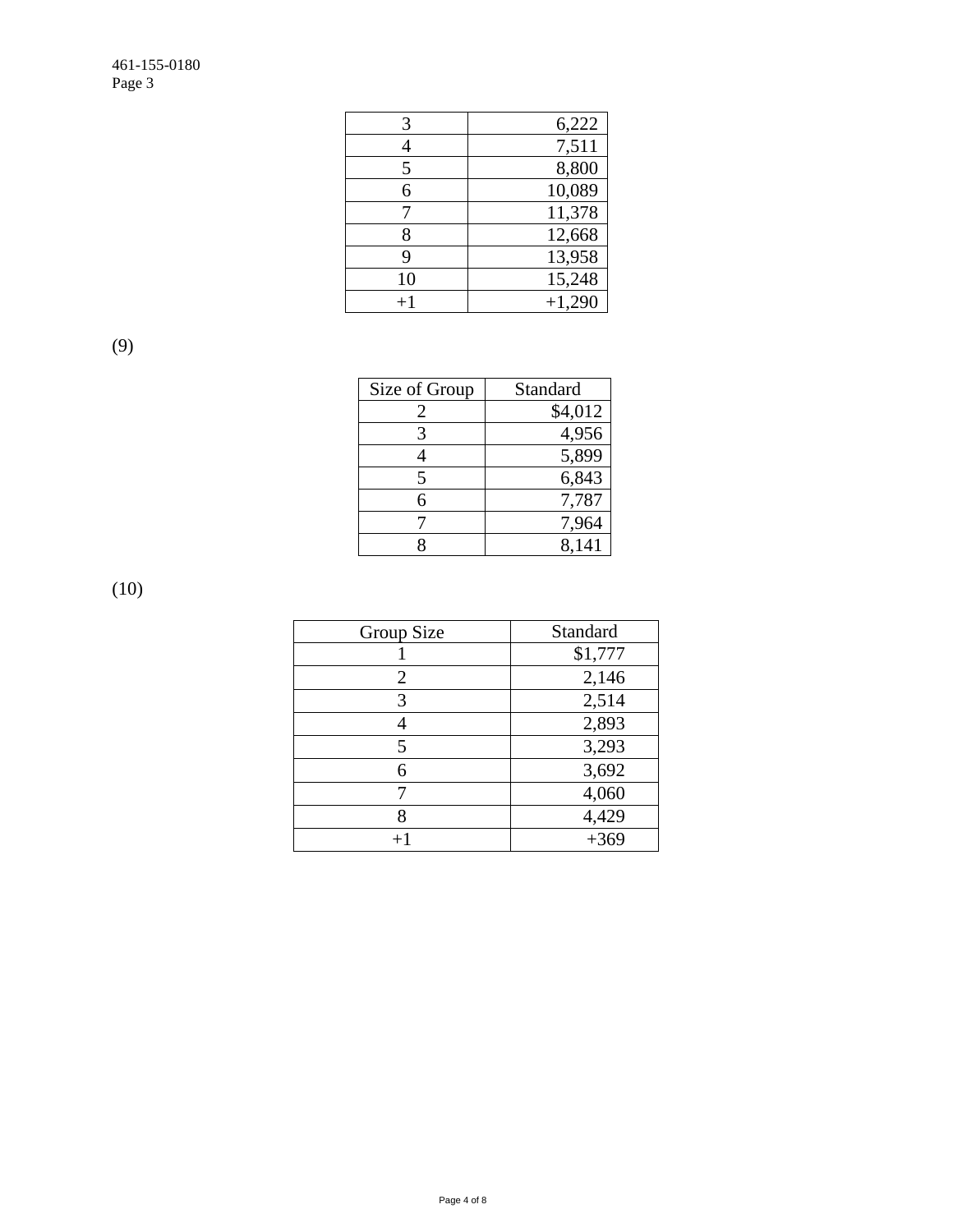### AMEND: 461-155-0180

RULE SUMMARY: OAR 461-155-0180 is being amended to update federal poverty guidelines and state median income levels. The standards being changed affect benefit decisions in self-sufficiency programs.

CHANGES TO RULE:

### 461-155-0180

Income Standards; Not OSIP, OSIPM, QMB ¶

(1) A Department program may cite this rule if the program uses a monthly income standard based on the federal poverty level or state median income. The standards in this rule are effective as of October 1, 2019, except as provided otherwise.¶

(2) A monthly income standard set at 100 percent of the 2019 federal poverty level is set at the following amounts: <del>[see attached table]</del>

(3) A monthly income standard set at 130 percent of the 2019 federal poverty level is set at the following amounts: [see attached table]]

(4) A monthly income standard set at 165 percent of the 2019 federal poverty level is set at the following amounts: **[see attached table]** 

(5) A monthly income standard set at 185 percent of the 204920 federal poverty level is set at the following amounts: [see attached table]]

(6) A monthly income standard set at 200 percent of the 2019 federal poverty level is set at the following amounts: **[see attached table]** 

(7) A monthly income standard set at 250 percent of the 201920 federal poverty level is set at the following amounts: **[see attached table]** 

(8) A monthly income standard set at 350 percent of the 2019 federal poverty level is set at the following amounts: **[see attached table]** 

(9) A monthly income standard set at 85 percent of the 201920 state median income is set at the following amounts: [see attached table]¶

(10) A monthly Disaster Supplemental Nutrition Assistance Program (DSNAP) income standard is set at the following amounts for the household (see OAR 461-135-0491): [see attached table]

Statutory/Other Authority: ORS 329A.500, 409.050, 411.060, 411.070, 411.816, 412.049

Statutes/Other Implemented: ORS 329A.500, 409.010, 411.060, 411.070, 411.816, 412.014, 412.049, 7 CFR 280.1

RULE ATTACHMENTS DO NOT SHOW CHANGES. PLEASE CONTACT AGENCY REGARDING CHANGES.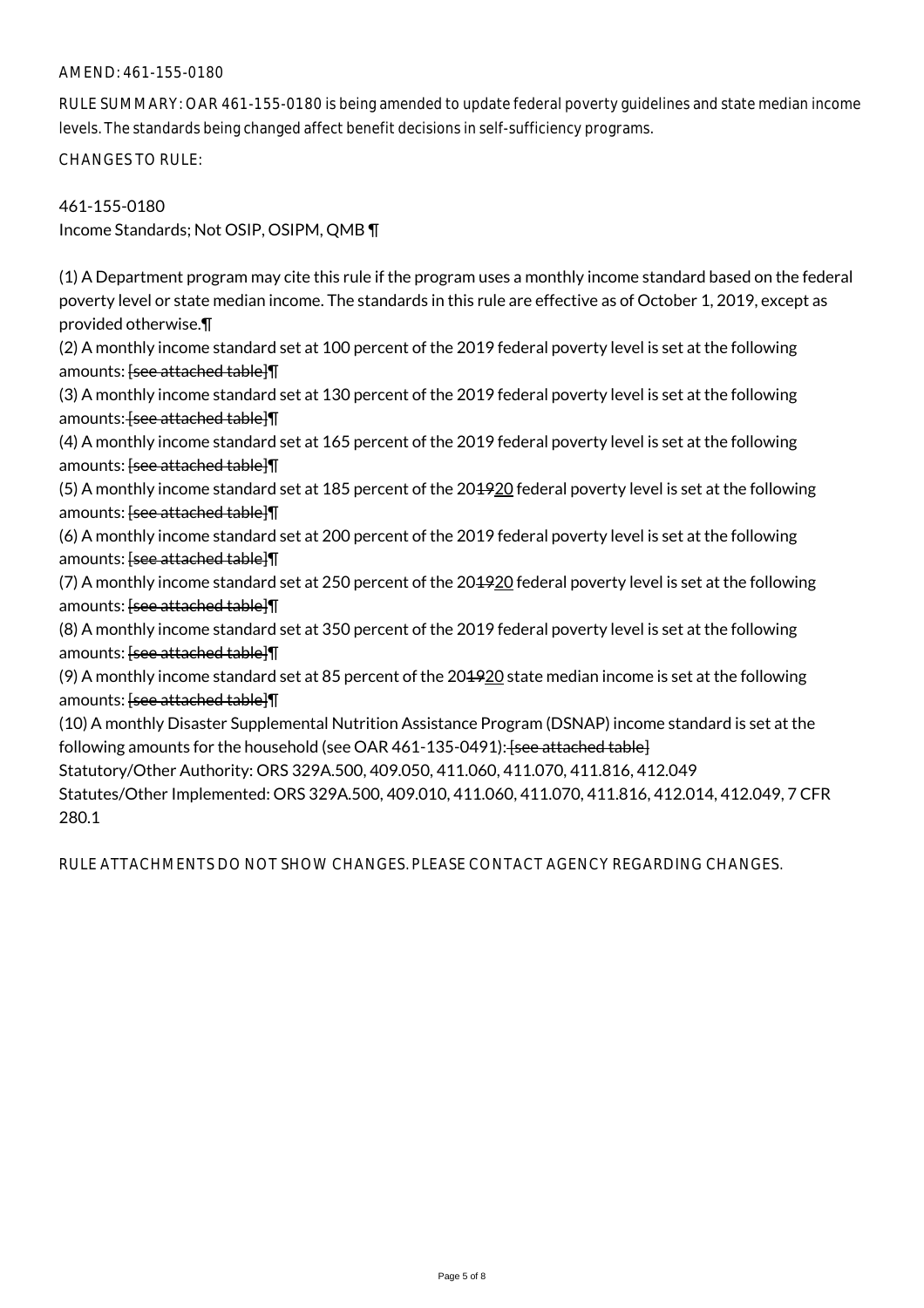# 461-155-0180 Charts

(2)

| Size of Group | Standard    |
|---------------|-------------|
|               | 1,041<br>\$ |
| 2             | 1,410       |
| 3             | 1,778       |
| 4             | 2,146       |
| 5             | 2,515       |
| 6             | 2,883       |
|               | 3,251       |
| 8             | 3,620       |
| 9             | 3,989       |
| 10            | 4,358       |
| $+1$          | $+369$      |

(3)

| Size of Group | Standard |
|---------------|----------|
|               | \$1,354  |
| 2             | 1,832    |
| 3             | 2,311    |
| 4             | 2,790    |
| 5             | 3,269    |
| 6             | 3,748    |
| 7             | 4,227    |
| 8             | 4,705    |
| 9             | 5,184    |
| 10            | 5,663    |
| $+1$          | $+479$   |

(4)

| Size of Group  | Standard |
|----------------|----------|
|                | \$1,718  |
| $\overline{2}$ | 2,326    |
| 3              | 2,933    |
|                | 3,541    |
| 5              | 4,149    |
| 6              | 4,757    |
|                | 5,364    |
|                | 5,972    |
|                |          |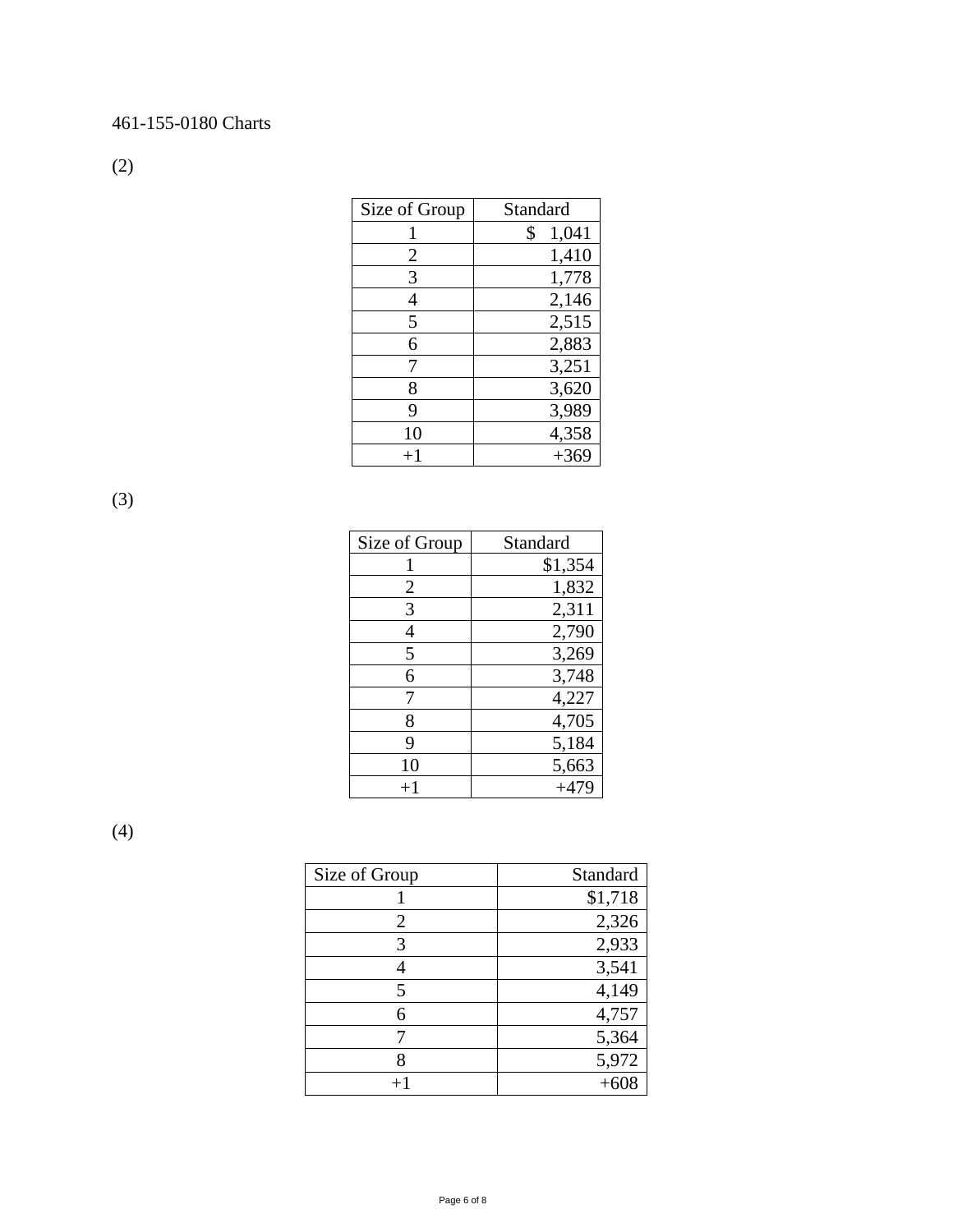(5)

| Size of Group | Standard |
|---------------|----------|
|               | \$1,968  |
| 2             | 2,658    |
| 3             | 3,349    |
| 4             | 4,040    |
| 5             | 4,730    |
| 6             | 5,421    |
| 7             | 6,112    |
| 8             | 6,802    |
| 9             | 7,493    |
| 10            | 8,184    |
| $+1$          | $+691$   |

(6)

| Size of Group | Standard |
|---------------|----------|
|               | \$2,082  |
| 2             | 2,818    |
| 3             | 3,555    |
|               | 4,292    |
| 5             | 5,028    |
| 6             | 5,765    |
|               | 6,502    |
| 8             | 7,238    |
| $+1$          | $+737$   |

(7)

| Size of Group | Standard |
|---------------|----------|
|               | \$2,658  |
| 2             | 3,592    |
|               | 4,525    |
|               | 5,459    |
| 5             | 6,392    |
| 6             | 7,325    |
|               | 8,258    |
|               | 9,192    |

(8)

| Size of Group | Standard |
|---------------|----------|
|               | \$3,643  |
|               |          |